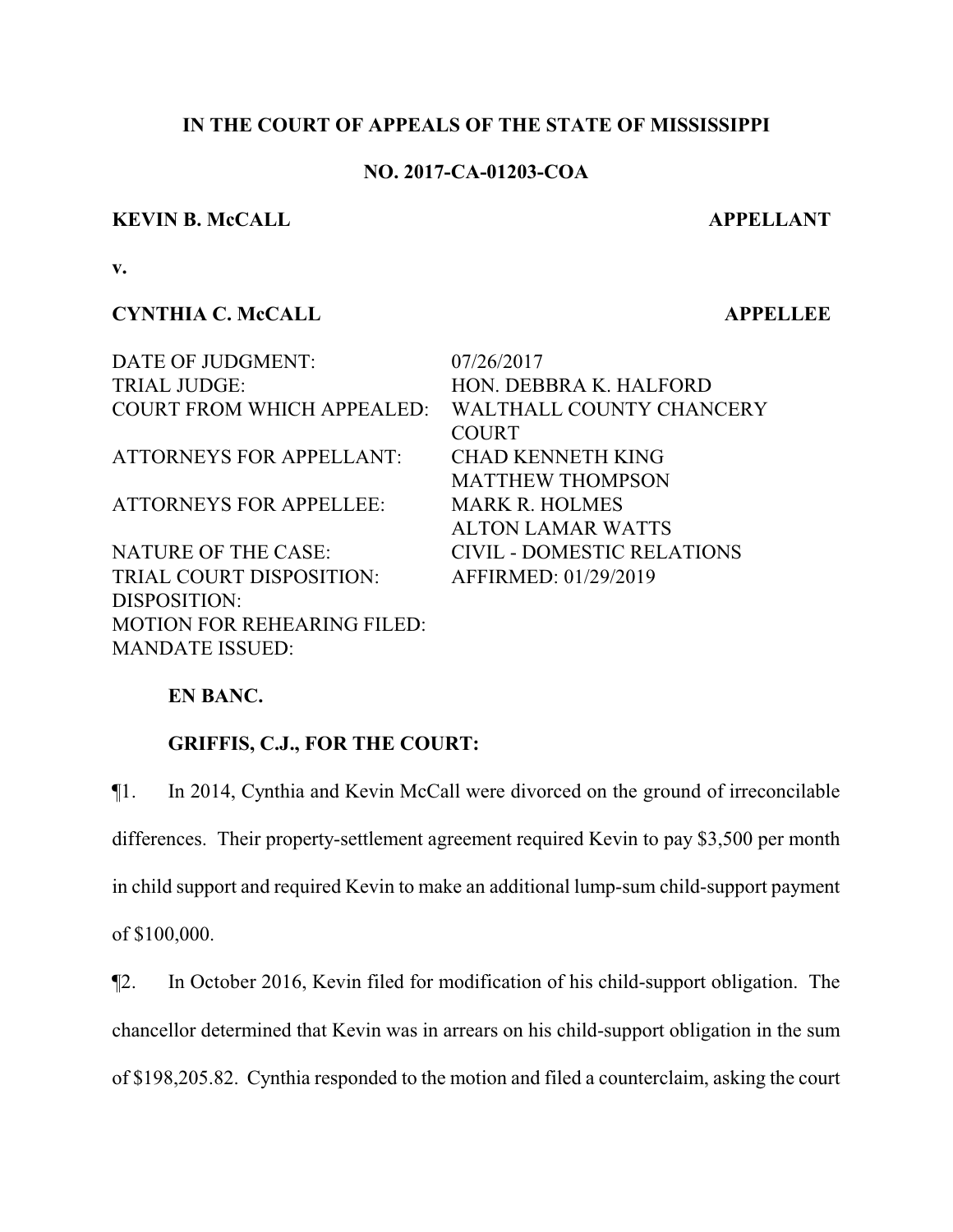to find Kevin in contempt for his failure to pay his child-support obligation. The chancellor denied the modification and found Kevin in contempt of court. The chancellor entered a judgment that increased Kevin's monthly obligation by \$1,000 and awarded Cynthia attorney's fees. It is from this judgment that Kevin now appeals.

#### FACTS AND PROCEDURAL HISTORY

¶3. Kevin and Cynthia McCall were married for thirteen years. They had two children born of the marriage.

¶4. In April 2014, the McCalls were granted a divorce on the ground of irreconcilable differences. The McCalls agreed upon, and the chancellor accepted, a property-settlement agreement that was signed by both parties.<sup>1</sup> In the agreement, Kevin and Cynthia agreed that Cynthia would have full legal and physical custody of the children. The agreement also provided that Kevin would pay child support in monthly payments of \$3,500 and a lump-sum payment of \$100,000, due on May 15, 2014.

¶5. On June 11, 2014, Cynthia filed a Petition for Citation for Criminal and Civil Contempt. In the petition, Cynthia alleged, among other claims, that Kevin McCall had failed to pay the lump sum child support payment of \$100,000 by May 15, 2014, as agreed. ¶6. On August 6, 2014, Kevin filed a Response to Petition for Citation for Contempt and Counter-Petition for Modification of Judgment of Divorce and/or Relief from Judgment

<sup>&</sup>lt;sup>1</sup> Just before he signed the property-settlement agreement, Kevin was incarcerated for failure to complete discovery. Kevin was released to attend the contempt hearing. Kevin stated that he would like to sign the property-settlement agreement to finalize the divorce. Kevin stated that he was not pressured to sign the agreement to get out of jail. In this action, Kevin does not challenge that he lacked capacity to sign the agreement or that his signature was not his voluntary act.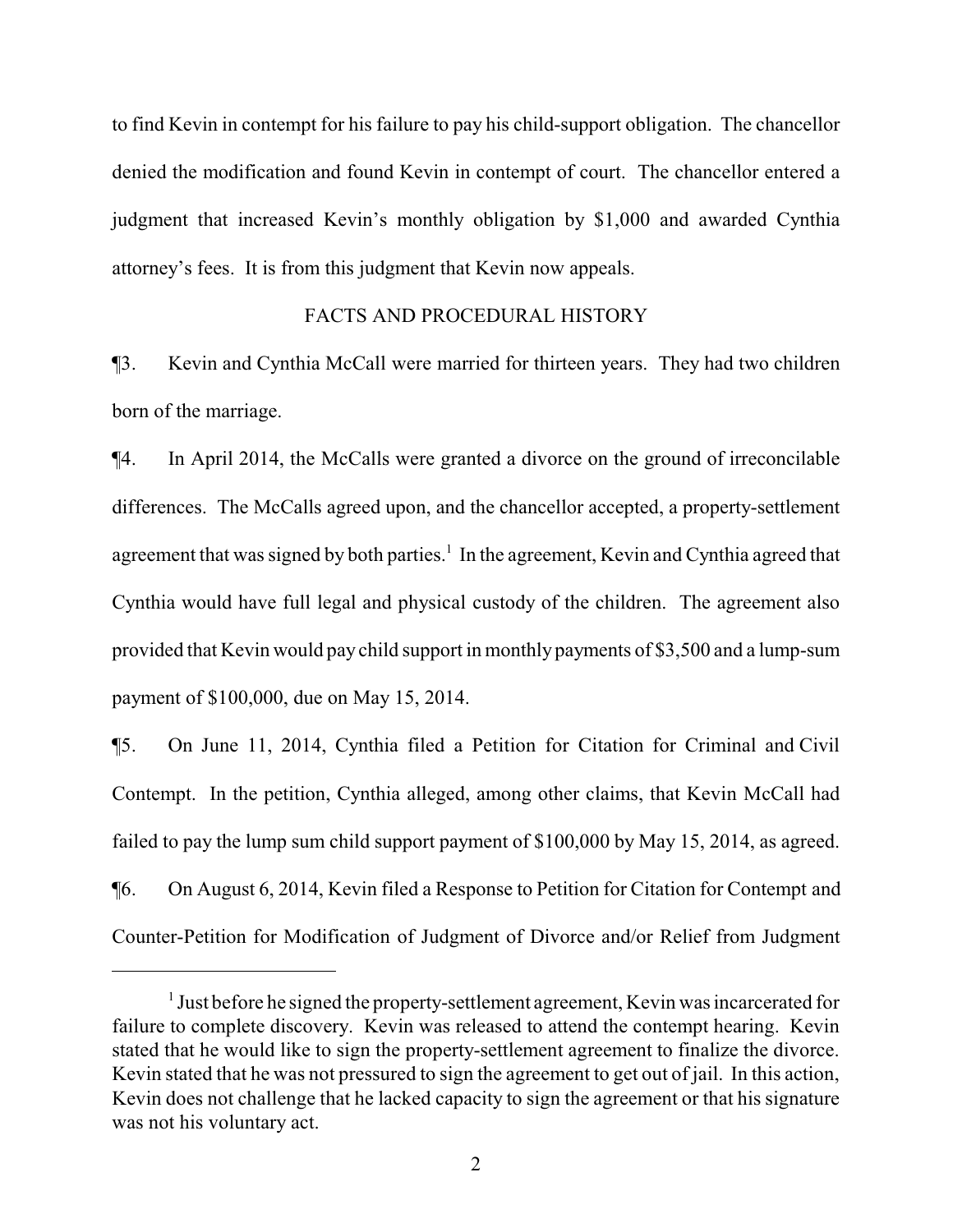under Mississippi Rule of Civil Procedure 60(b). The chancellor entered an order, dated November 7, 2014, that denied Kevin's Petition for Relief from Judgment under Mississippi Rule of Civil Procedure 60 (b). Kevin did not file a timely appeal.

¶7. In April 2015, Kevin and Cynthia were before the court on a contempt motion. In an agreed order, Kevin was cited for contempt. Kevin agreed that he was in arrears on monthly child-support payments in the sum of \$21,955 and the \$100,000 lump-sum payment.

¶8. In March 2016, Kevin filed a motion for modification of his child-support obligation. He argued that he lost ownership of a sawmill 2 he owned in Texas as the basis for his material change of circumstances. The chancellor denied the motion and found Kevin in contempt of court. Kevin now appeals this judgment.

### STANDARD OF REVIEW

¶9. In *Evans v. Evans*, 994 So. 2d 765, 768 (¶9) (Miss. 2008), the Mississippi Supreme Court held that "[d]omestic-relations matters are reviewed under the limited substantialevidence/manifest-error rule. A chancellor's findings will not be disturbed 'unless the chancellor was manifestly wrong, clearly erroneous or an erroneous legal standard was applied.'" (Citations omitted).

#### ANALYSIS

¶10. The review of a chancellor's decision on the modification of child support begins with several general statements of applicable law. In *Evans*, the court ruled that:

There can be no modification of a child support decree absent a substantial and material change in the circumstances of one of the interested parties arising

<sup>&</sup>lt;sup>2</sup> During their marriage, Kevin owned a sawmill in Mississippi.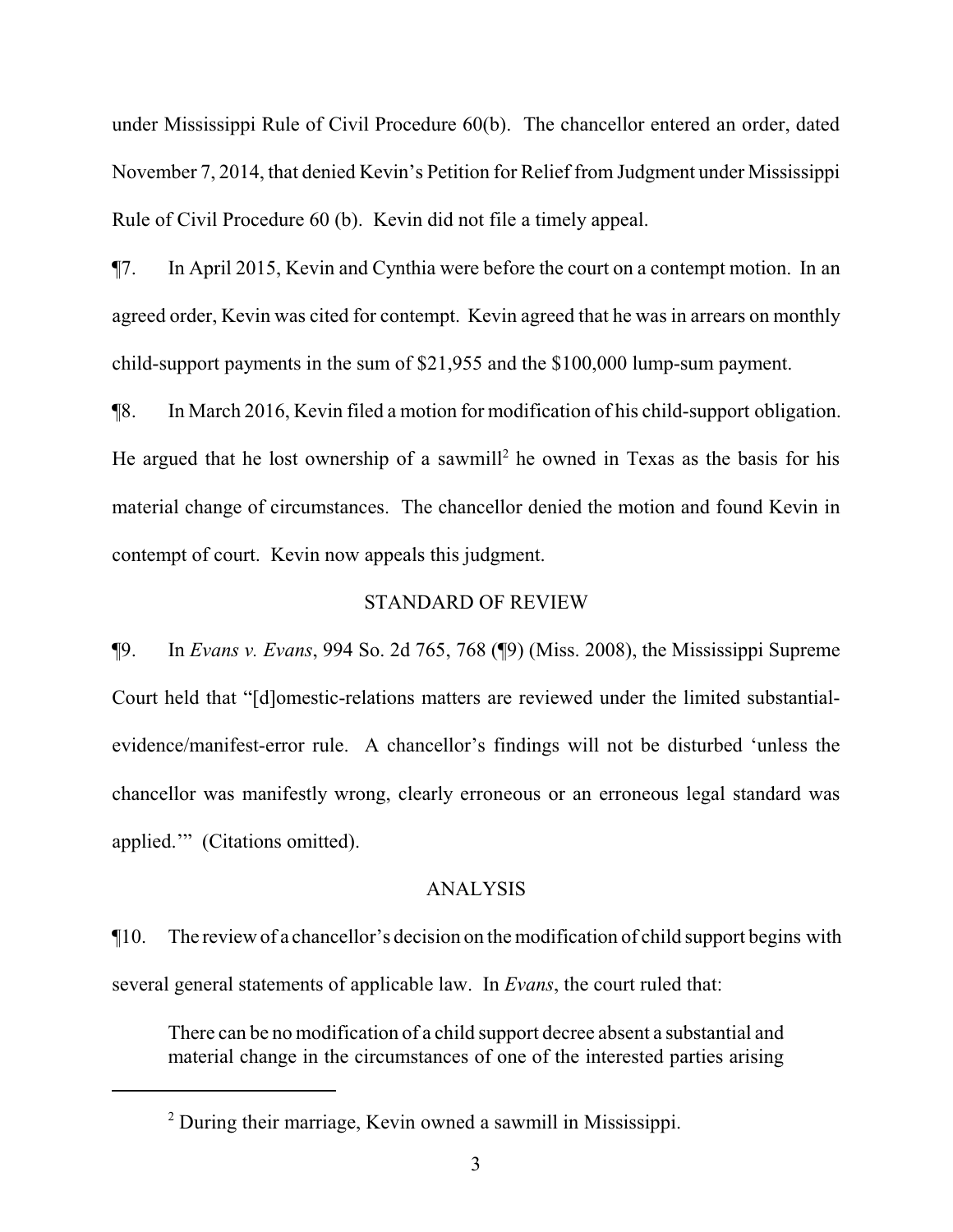subsequent to the entry of the decree sought to be modified. The change must occur as a result of after-arising circumstances of the parties, not reasonably anticipated at the time of the agreement. Some of the factors which may be considered in determining whether a material change has taken place include:

(1) increased needs caused by advanced age and maturity of the children; (2) increase in expenses; (3) inflation; (4) the relative financial condition and earning capacity of the parties; (5) the health and special needs of the child, both physical and psychological; (6) the health and special medical needs of the parents, both physical and psychological; (7) the necessary living expenses of the non-custodial parent; (8) the estimated amount of income taxes the respective parties must pay on their incomes; (9) the free use of a residence, furnishings, and automobile; and (10) such other facts and circumstances that bear on the support subject shown by the evidence.

*Id.* at 770 (¶16) (citations and internal quotation mark omitted). Also, in *Laird v. Blackburn*,

788 So. 2d 844, 849 (¶8) (Miss. Ct. App. 2001), this Court held:

Child support is awarded to the custodial parent for the benefit and protection of the child. Such benefits belong to the child, and the custodial parent has a fiduciary duty to hold them for the use of the child. The obligations vest in the child as they accrue, and no court may thereafter modify or forgive them if they are not paid. Child support money belongs to the child, not to the custodial parent[,] and the custodial parent has no right to the support money independent of the child.

(Citations omitted).

¶11. Kevin's first issue has two parts. Both challenge the 2014 final judgment of divorce.

The first part concerns whether the chancellor erred in 2014 by the failure to approve child

support consistent with the statutory guidelines, Miss. Code Ann. § 43-19-101(1), and failure

to make the required findings, Miss. Code Ann. § 43-19-101(2). The second part of this

issue concerns whether the chancellor erred in the award of lump-sum child support.

¶12. The second issue is whether the chancellor erred in the decision to deny Kevin's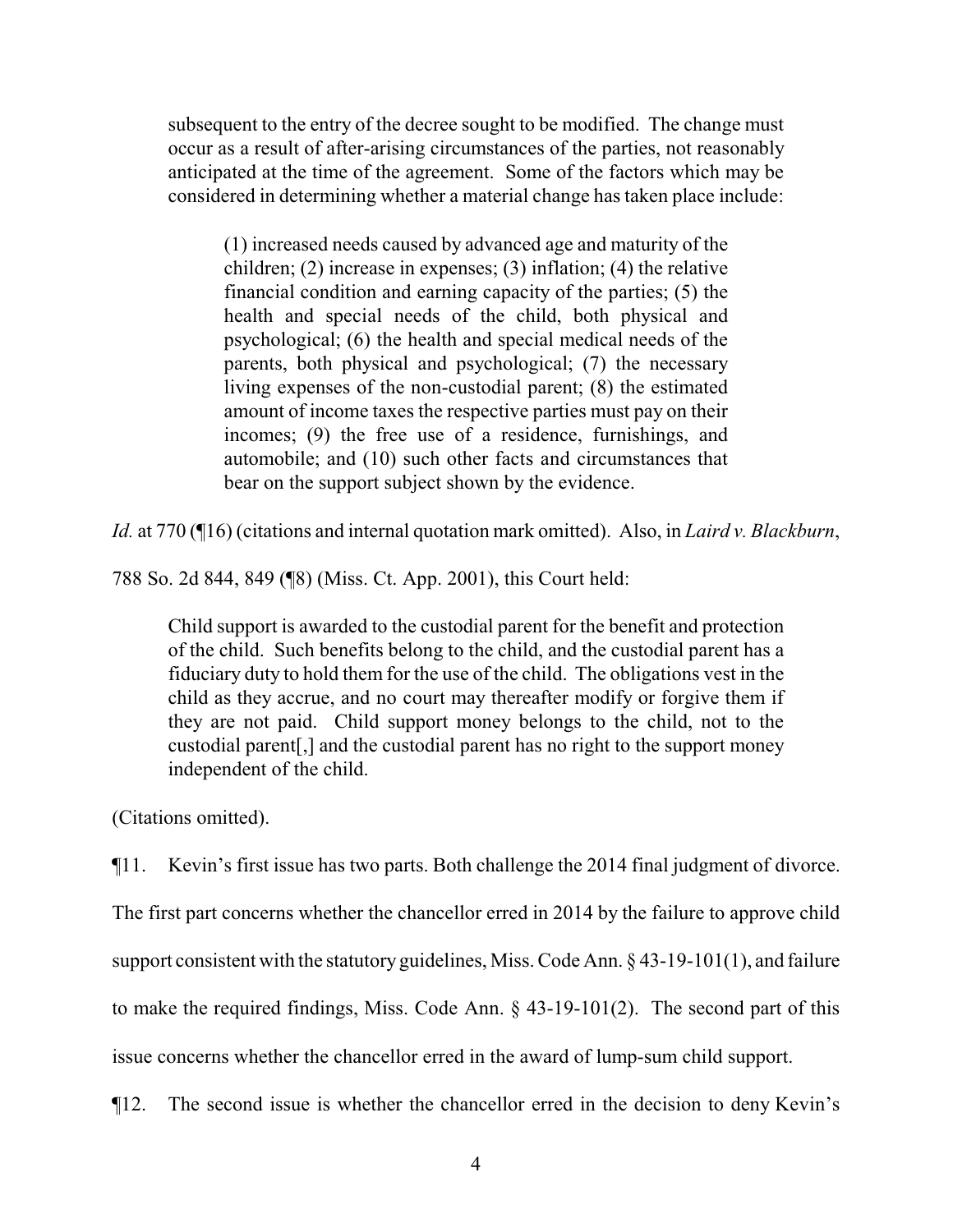motion for modification of his child-support obligations.

*1. Whether the chancellor erred in denying a modification because the 2014 judgment violated Mississippi Code Annotated section 43-19-101 or awarded lump-sum child support.*

¶13. Kevin did not appeal the 2014 divorce. Instead, he uses the motion for modification of child support to challenge the validity of the 2014 final judgment of divorce. Kevin argues that the chancellor erred in 2014 when the parties' property-settlement agreement was approved and incorporated in the final judgment of divorce.

¶14. The Mississippi Supreme Court has held that "[a] final judgment on the merits of an action precludes the parties . . . from relitigating claims that were or could have been raised in that action." *Walton v. Bourgeois*, 512 So. 2d 698, 700 (Miss. 1987). "A final judgment has been defined by this Court as a judgment adjudicating the merits of the controversy [that] settles all the issues as to all the parties." *Sanford v. Bd. of Supervisors*, 421 So. 2d 488, 490- 91 (Miss. 1982). "[A]n order is considered final if it ends the litigation on the merits and leaves nothing for the court to do but execute the judgment." *LaFontaine v. Holliday*, 110 So. 3d 785, 787 (¶8) (Miss. 2013).

¶15. Here, the 2014 judgment of divorce was a final judgment. Because there was no appeal, Kevin's attack on the 2014 final judgment is barred by res judicata. "Res judicata bars all issues that might have been (or could have been) raised and decided in the initial suit, plus all issues that were actually decided in the first cause of action." *Little v. V & G Welding Supply Inc.*, 704 So. 2d 1336, 1337 (¶8) (Miss. 1997). It may not be litigated again under the guise of a motion for modification.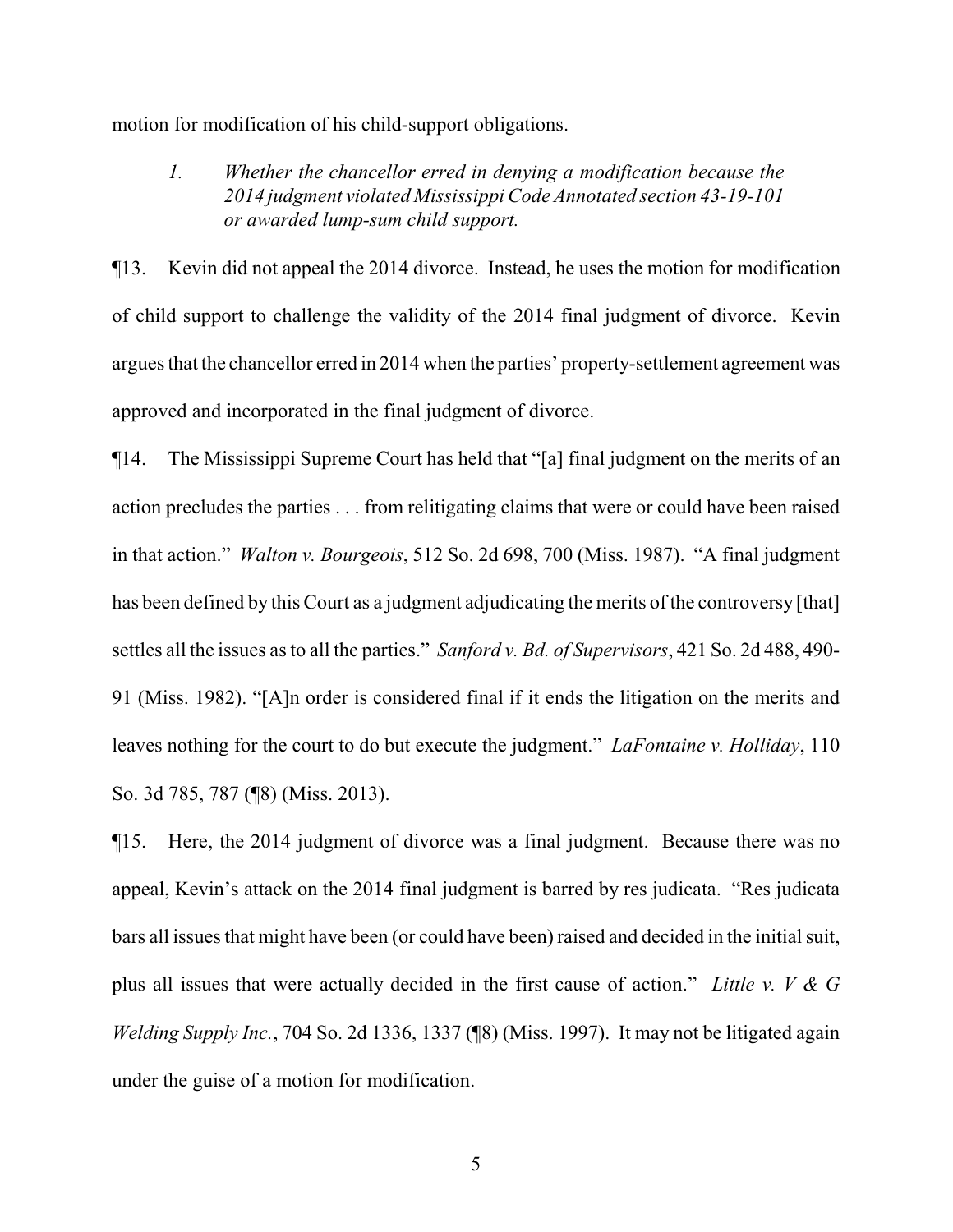¶16. In addition, Kevin filed a motion for relief from the judgment under Mississippi Rule of Civil Procedure 60(b). In *Entergy Miss. Inc. v. Richardson*, 134 So. 3d 287, 291 (¶10) (Miss. 2014), the supreme court held:

Rule 60(b) provides for extraordinary relief which may be granted only upon an adequate showing of exceptional circumstances, and that neither ignorance nor carelessness on the part of an attorney will provide grounds for relief. Rule 60(b) is not an escape hatch for litigants who have procedural opportunities afforded under other rules and who without cause failed to pursue those procedural remedies. Rule 60(b)(6)'s "catch-all" provision does not grant trial judges blanket discretion to reinstate cases. This Court has held that for a party to be granted relief under Rule 60(b)(6), he must demonstrate extraordinary circumstances which prevented or rendered him unable to prosecute his case. Rule 60(b) motions should be denied where they are merely an attempt to relitigate the case.

The chancellor denied Kevin's motion for relief from the judgment, on these same grounds,

by order, dated November 7, 2014. Kevin did not file a timely appeal.

¶17. As a result, we have determined that Kevin's attempt to relitigate the 2014 final judgment of divorce is barred by the doctrine of res judicata and is not properly before the Court. Thus, it is not necessary for this Court to consider the question of whether the chancellor erred in 2014 by the failure to approve child support consistent with the statutory guidelines, Miss. Code Ann. § 43-19-101(1), and failure to make the required findings, Miss. Code Ann. § 43-19-101(2). The dissent simply determines that the 2014 judgment may be relitigated or challenged even though there was no timely appeal of the 2014 judgment and no timely appeal of the denial of the motion for relief from the judgment under Rule 60.

¶18. Nevertheless, the Court has determined it is appropriate to address the challenge to the lump-sum child-support award.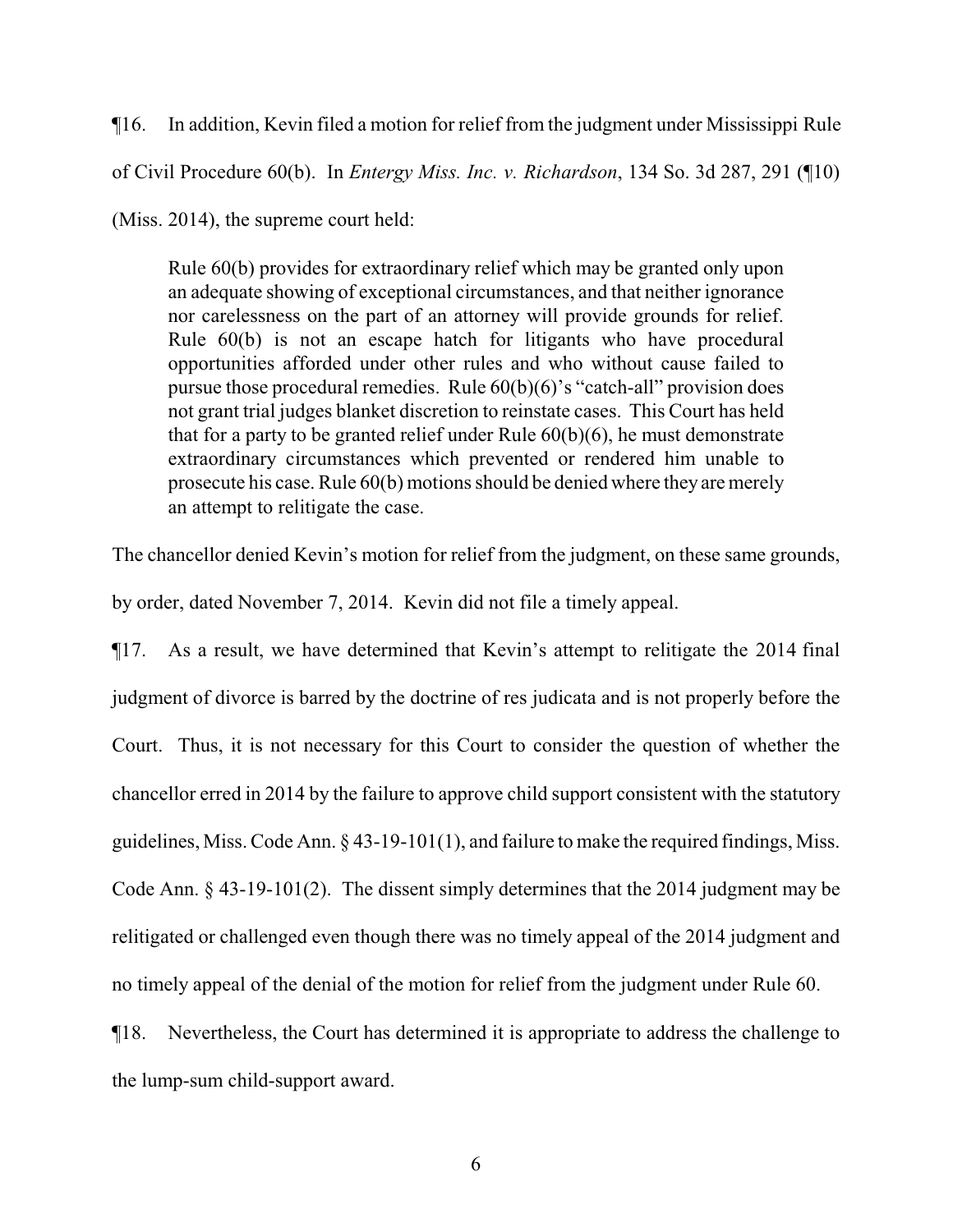¶19. Mississippi law is clear that "that child support should *never* be awarded in lump sum."<sup>3</sup> *Pittman v. Pittman*, 909 So. 2d 148, 152-53 (Miss. Ct. App. 2005) (emphasis added). Two of Mississippi's distinguished law professors, who have written a book on domesticrelations law, agree that lump-sum child support is not proper. Mississippi College School of Law Professor Shelton Hand discusses the issue in his treatise. N. Shelton Hand, *Miss. Divorce, Alimony and Child Custody*, § 11 (6th ed. 2003); *see also* Matthew Thompson, *Miss. Divorce, Alimony and Child Custody*, § 15:10 n.1 (2018) ("Essentially, there is no such thing as lump sum child support.") Likewise, University of Mississippi School of Law Dean and Professor Deborah Bell stated that "child support should not be awarded in lump sum form." Deborah H. Bell, *Bell on Mississippi Family Law*, § 113.10[5], at 460 (2d ed. 2011). Thus, if the award of lump-sum child support were properly before this Court for review, we would hold that it is not a proper award of child support. The dissent appears to agree with this conclusion.

¶20. However, the issue of whether a chancellor has awarded lump-sum child support is not before this Court. Instead, this Court recognizes that "property settlement agreements are contractual obligations." *In re Estate of Hodges*, 807 So. 2d 438, 442 (¶20) (Miss. 2002). The provisions of a property-settlement agreement executed prior to the dissolution of marriage must be interpreted by courts as any other contract. *Id.* at 445 (¶26). In *East v. East*, 493 So. 2d 927, 931-32 (Miss. 1986), the supreme court held that "[a] true and genuine property settlement agreement is no different from any other contract, and the mere fact that

<sup>&</sup>lt;sup>3</sup> It is important to note that, in *Pittman*, this Court reviewed the chancellor's decision to *award* lump-sum child support. This issue was properly before this Court. Here, it is not.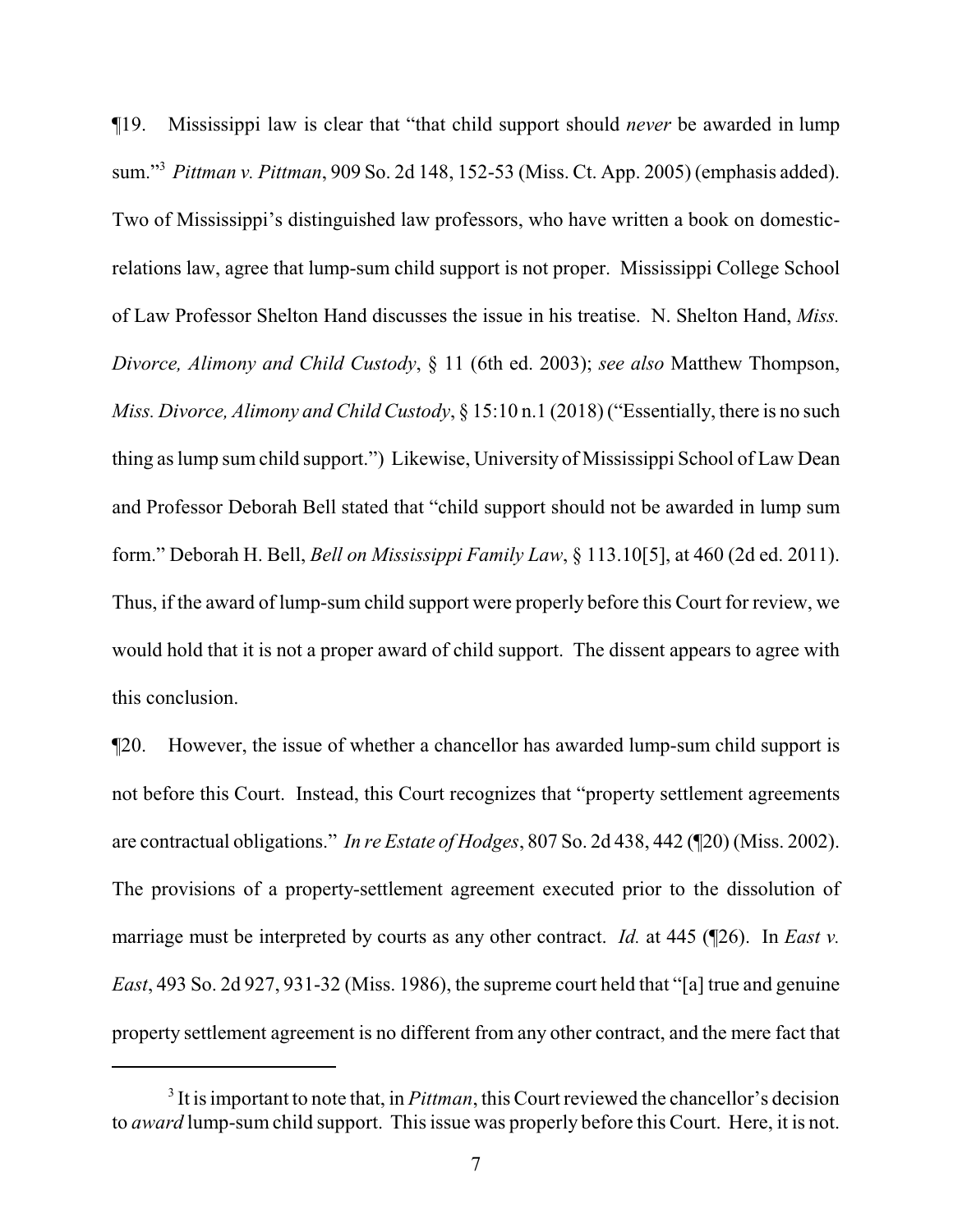it is between a divorcing husband and wife, and incorporated in a divorce decree, does not change its character."<sup>4</sup>

¶21. Although this Court does not authorize the award of lump sum child support, we recognize that circumstances may arise between divorcing parties, such as here, where the divorcing parties may determine that there is a just and a reasonable basis for a non-custodial parent to agree to pay the custodial parent a lump sum amount to satisfy child support obligations.

¶22. This Court finds no merit to this issue.

# *2. Whether the chancellor erred in the decision to deny Kevin's motion for modification of his child-support obligations.*

¶23. Next, Kevin argues that the chancellor erred in the decision to deny Kevin's motion for modification of his child support obligations.

¶24. First, we consider whether the chancellor had the ability to modify the \$100,000 lump sum child support award. In *Laird* 788 So. 2d at 849 (¶8), this Court held:

Child support is awarded to the custodial parent for the benefit and protection of the child. Such benefits belong to the child, and the custodial parent has a fiduciary duty to hold them for the use of the child. *The obligations vest in the child as they accrue, and no court may thereafter modify or forgive them if they are not paid.* Child support money belongs to the child, not to the custodial parent and the custodial parent has no right to the support money independent of the child.

<sup>4</sup> Unlike *Pittman*, here we do not consider whether Kevin had the power or the authority to agree to pay his wife \$100,000 for the benefit of his children. Kevin agreed to the payment, the chancellor approved it in the 2014 judgment, it was not paid in a timely manner, and there was and is no proper challenge to this award. Likewise, it is not for this Court to consider or determine Kevin's reason to agree to the lump-sum payment. As a businessman, Kevin may have determined that the volatile nature of his business made such payment necessary for the protection and benefit of his children.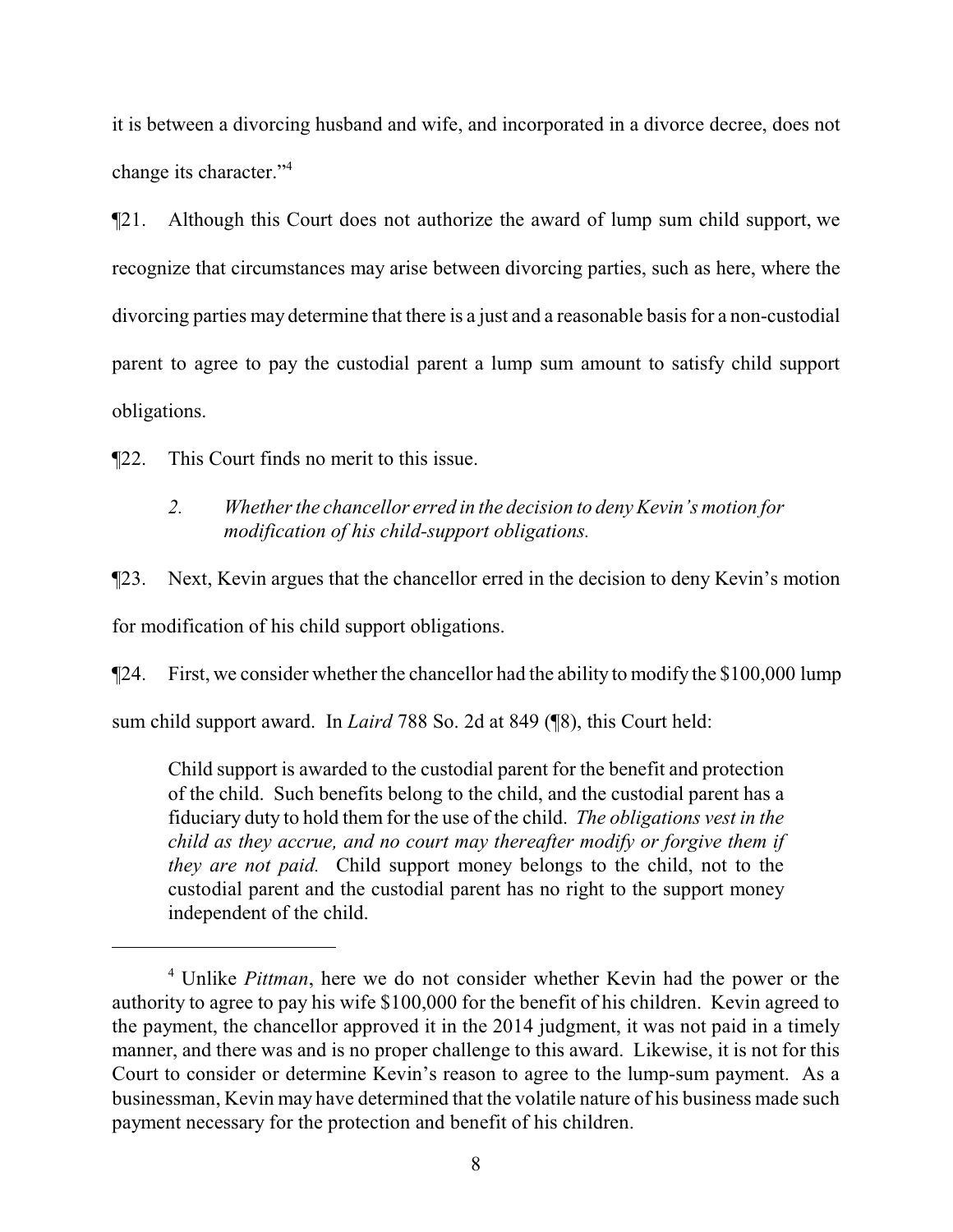(Emphasis added & citations omitted). Because the \$100,000 lump-sumchild-support award had vested, we find that the chancellor did not have the authority to "modify or forgive them if they were not paid." *Id.* Thus, we find no error in the chancellor's decision to deny the motion for modification of the lump-sum child-support payment.

¶25. However, Kevin's request to modify his monthly child-support obligation was properly before the chancellor. He argues that he presented sufficient evidence for the chancellor to reduce his monthly obligation. The supreme court has established that the material change "must also be one that could not have been anticipated by the parties at the time of the original decree." *Tingle v. Tingle*, 573 So. 2d 1389, 1391 (Miss. 1990).

¶26. This Court has addressed the question of enforceability of property settlement agreements that include child-support obligations outside the statutory guidelines. *Seeley v. Stafford*, 840 So. 2d 111, 113-14 (*¶¶*10-13) (Miss. Ct. App. 2003). First we consider the enforceability of such agreements.

¶27. In *Seeley*, this Court ruled that a chancellor's refusal to modify child-support obligations was valid. *Id.* The facts of *Seeley* are similar to the ones presented here. When Seeley and Stafford divorced, Seeley voluntarily agreed to pay child support that was double the statutory requirement. *Id*. at (¶10). Seeley left his job on his own and, as a result, made less than he did when he originally signed the agreement. *Id*. at (¶12). This Court, however, found that it was not a material change of circumstances that was unforeseeable at the time of the agreement. *Id*. at (¶15). We reasoned that, because the parties agreed to the amount of child support, the statutory limit was not controlling. *Id*. at (¶¶13-17).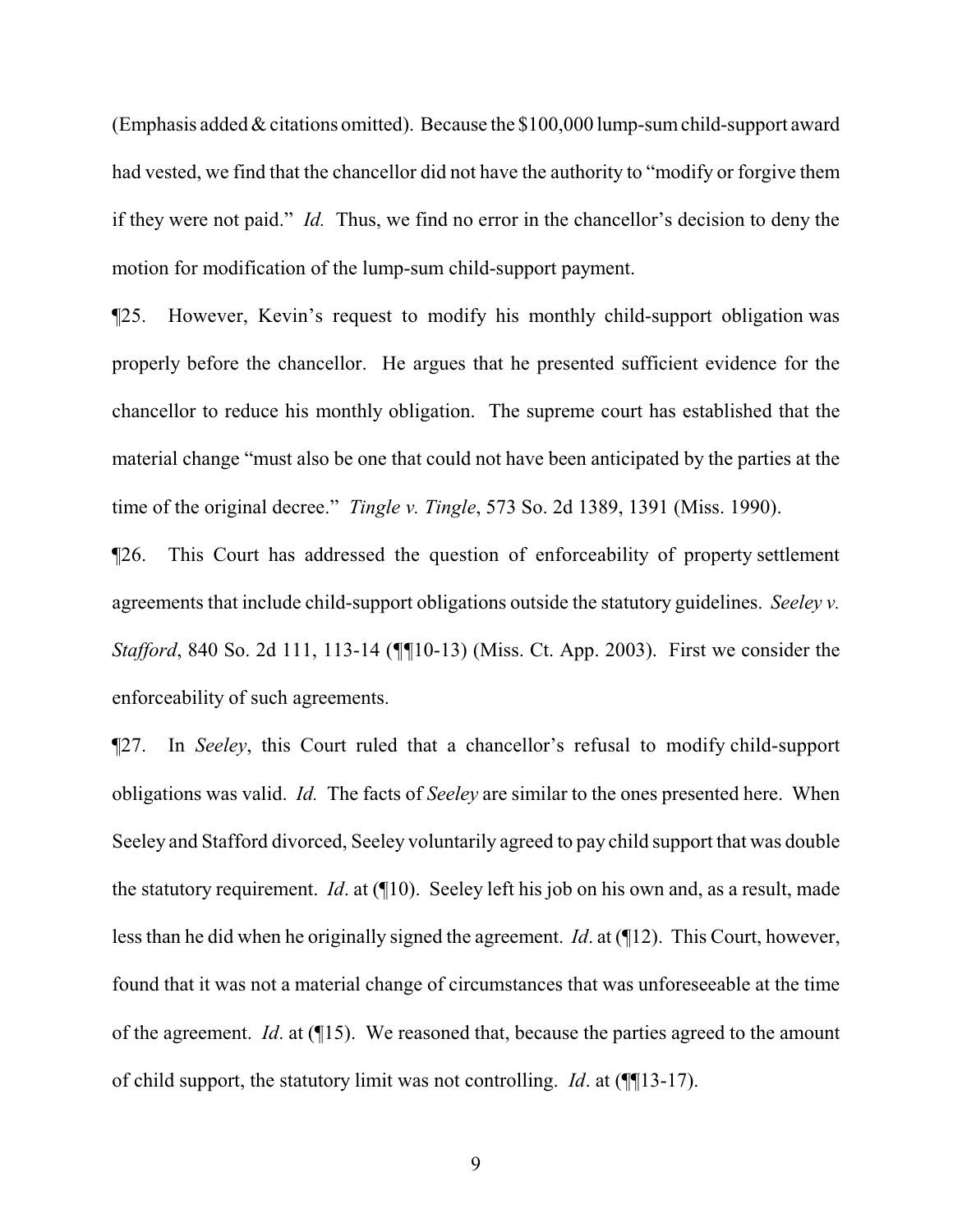¶28. Kevin cites *Clausel v. Clausel*, 714 So. 2d 265 (Miss. 1998), to argue that the court failed to apply the factors necessary for a determination of child support outside of the statute. The key difference is that the decision of the trial court in *Clausel* came after a contested hearing. *Seeley v. Stafford*, 840 So. 2d 111, 113 (¶14) (Miss. Ct. App. 2003) (citing *Clausel v. Clausel*, 714 So. 2d 265 (¶1) (Miss. 1998)). Like in *Seeley*, this Court is not presented with a contested hearing, but instead a signed agreed order entered by both parties. *Id*. at (¶14). The trial court was not required to produce any additional evidence for whythe court deviated fromthe statutory guidelines because Kevin had agreed to the original amount of child support. Here, the agreement as to the monthly amount of child support was enforceable.

¶29. Next, Kevin challenges the chancellor's decision to deny his request to modify the monthly child support obligation. In the 2014 agreement, Kevin agreed and was ordered to pay \$3,500 in child support each month. Unfortunately, the only payments Kevin made were the result of contempt proceedings and Kevin's incarceration.

¶30. Kevin told the chancellor that he was unable to pay his ordered child support after he lost the Texas sawmill in March 2016. While normally this Court would see the loss of a substantial income as a material change of circumstance, Kevin was delinquent on his payments for child support long before 2016. The chancellor noted that:

Virtually all of the payments that [Cynthia] has received for the support of the family since the inception of the case have been forced, involuntary payments withheld from [Kevin's] accounts or earnings; paid by him to avoid incarceration; paid to secure a release from incarceration, or paid to prevent adverse administrative actions against him by the State of Texas.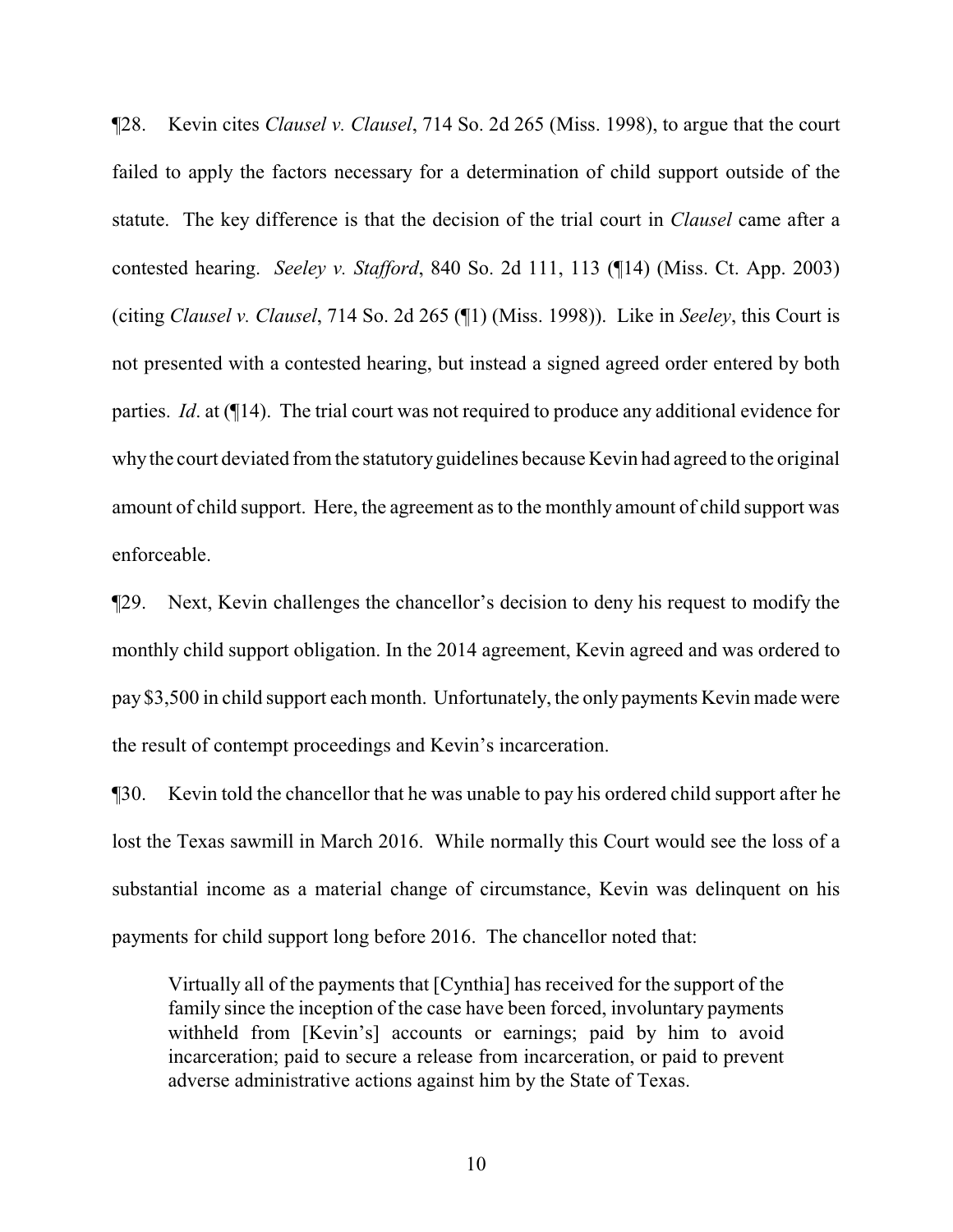We agree. Kevin has only paid his support obligations when he has been threatened by another contempt action. Had Kevin wished to contest his original agreement, he should have done so at the time the divorce decree was entered. *See id.* at 114 (¶15). He has been delinquent in his payments since before he lost the sawmill; therefore his argument for modification was properly denied.

#### ¶31. **AFFIRMED.**

# **BARNES AND CARLTON, P.JJ., WILSON, GREENLEE, TINDELL, McDONALD AND LAWRENCE, JJ., CONCUR. McCARTY, J., DISSENTS WITH SEPARATE WRITTEN OPINION, JOINED BY WESTBROOKS, J.**

#### **McCARTY, J., DISSENTING:**

¶32. Because the property-settlement agreement contracted for a banned formof lump-sum child support, I believe we cannot approve it. Contracts cannot be upheld when they are void against public policy. Furthermore, the record was clear that Kevin had suffered a material change of circumstances warranting a modification of child support. Thus, I respectfully dissent.

¶33. "While a chancellor's decisions in a divorce action are reviewed for manifest error, a property settlement agreement is a contract, and contract interpretation is a question of law, which is reviewed de novo." *McFarland v. McFarland*, 105 So. 3d 1111, 1118 (¶21) (Miss. 2013).

¶34. Our Court has previously ruled "that child support should never be awarded in lump sum." *Pittman v. Pittman*, 909 So. 2d 148, 153 (¶11) (Miss. Ct. App. 2005). Even fourteen years ago, we declared that "[w]e know of no authority permitting an initial lump sum award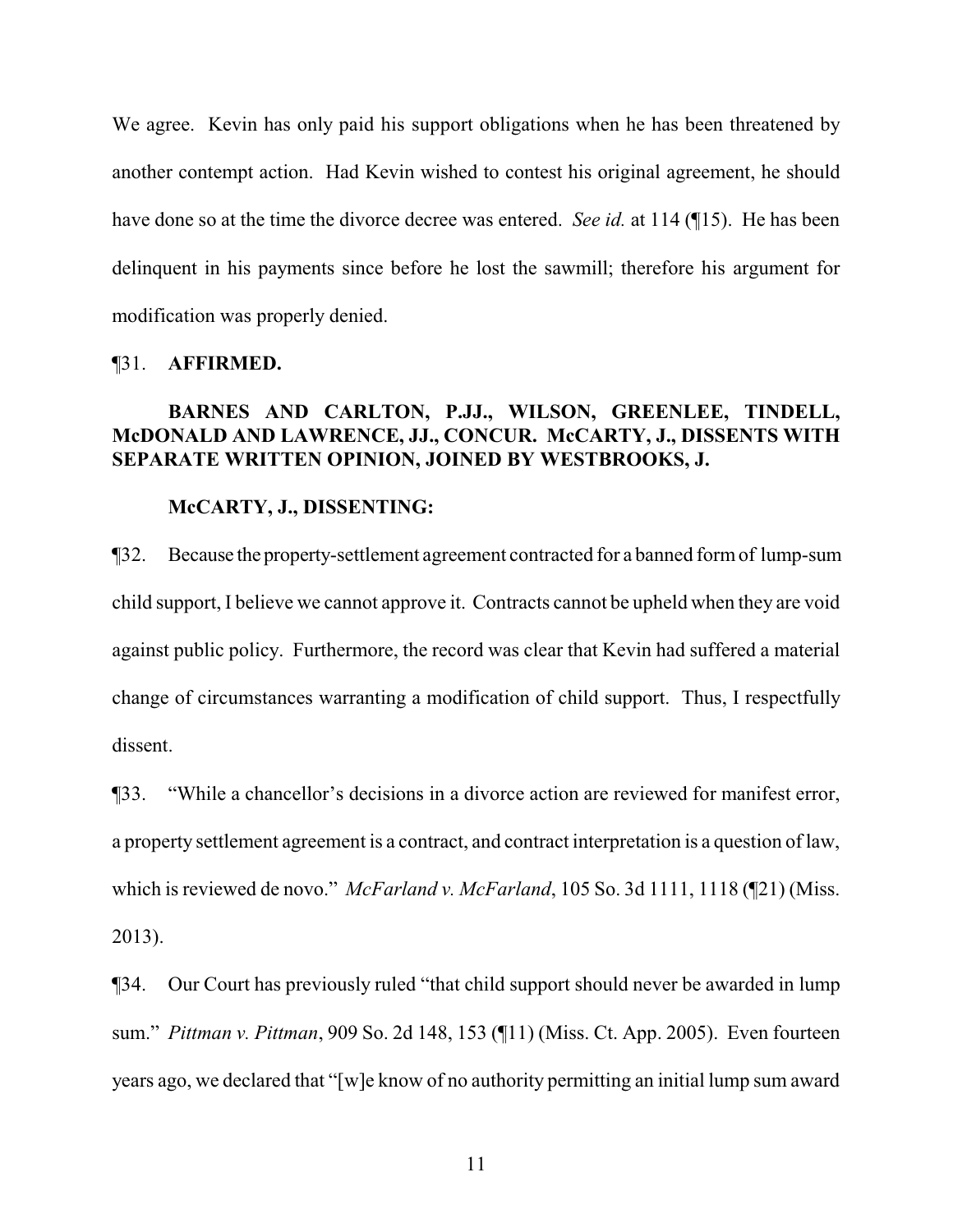of child support," and even the party benefitting from it in that case could not cite any. *Id*. Every major treatise that addresses lump-sum child support has likewise concluded it is banned in our courts. *See* Matthew Thompson, *Miss. Divorce, Alimony and Child Custody*, § 10:14 n. 20 (2018); Debbie Bell, *Miss. Family Law*, § 13.10[5] (2d ed. 2010); N. Shelton Hand Jr., *Miss. Divorce, Alimony and Child Custody*, § 10:9 (6th ed. 2003).

¶35. Bytheir verynature, lump-sumchild-support payments preempt the prerogative of the Legislature to set guidelines for child support and modification. As the Supreme Court of Nebraska has pointed out, "child support is at all times subject to change[,] and . . . the Nebraska Legislature had provided for such changes by allowing for modification of child support." *Johnson v. Johnson*, 862 N.W.2d 740, 755 (Neb. 2015). To allow lump-sum child support means the modification law is eroded. *Id*. 5

¶36. Under that sound reasoning, "[i]t is improper under the law to make a final, definite, and positive entry of such a judgment for the support of a minor child, for the amount to be paid must vary with the several needs of the child for food, clothing, and expenses involved in his education, with his necessary medical and surgical requirements, . . ." as well as changes in the financial status of the parents. *Id*. (quoting *Gibson v. Gibson,* 26 N.W.2d 6, 10 (1947)).

¶37. This is why "the law has provided that the monthly payments can be changed from

<sup>5</sup> The *Johnson* Court further noted that "although lump-sum child support awards are not favored under the law in Nebraska, an obligor may receive credit against future obligations for payments alreadymade, including a lump-sum payment alreadymade where such payment does not preclude future child support awards or adjustments." *Id*. at 756. Therefore in that state a lump-sum payment may be acceptable so long as it does not strain against the statutory guidelines of modification.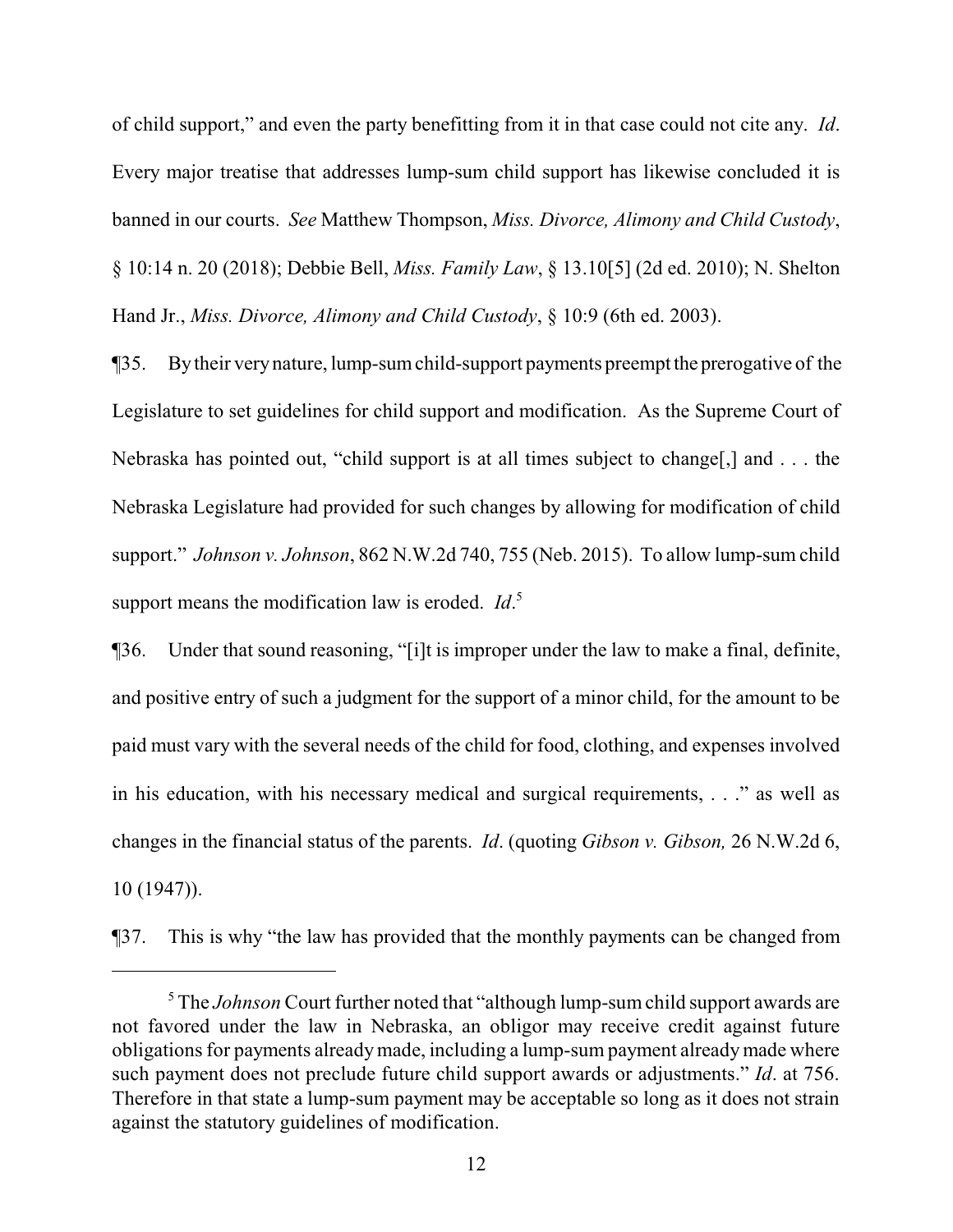time to time as the evidence warrants," provided modification is granted. *Id.*; *see also Masnev v. Masnev*, 253 So. 3d 638, 639 (Fla. Dist. Ct. App. 2018) (reversing an award of lump-sum child support "because no statutory or precedential authority allows for such a lump sum child support award" and holding that "[i]f the Florida Legislature intended to permit a lump sum child support award, then perhaps the Legislature would have included such a provision").

¶38. Although chancellors have judicial oversight over property-settlement agreements, a chancellor cannot be forced to approve an agreement that is void because it is against public policy. As Professor Hand noted, granting lump-sumchild support "predetermines the needs of the child and would insulate the responsible parent from changes in need or other circumstances that might demand adjustments in the amount of support." Hand, *Miss. Divorce, Alimony and Child Custody* § 10:9 (6th ed. 2003). Consequently, chancery courts "retain continuous jurisdiction over final decrees providing for alimony, custody of children and child support, and may modify a former decree when the circumstances and conditions have changed after rendition of a former decree." *Campbell v. Campbell*, 357 So. 2d 129, 130 (Miss. 1978). "Further, no decree of alimony or child support is ever truly a final judgment, but always subject to modification based upon a material change of circumstances." *Austin v. Austin*, 981 So. 2d 1000, 1005 (¶16) (Miss. Ct. App. 2007).<sup>6</sup>

<sup>&</sup>lt;sup>6</sup> The majority determines that Kevin never appealed the final judgment of divorce or the chancellor's denial of his motion for relief under Rule 60(b), and so his attempt to seek a modification is barred. However, once Kevin's petition for modification of child support was before the court, including a challenge to the validity of the lump-sum child support, it is fit for our review. Our statute anticipates that modification of the original judgment of divorce may be necessary, stating "The court may afterwards, on petition,